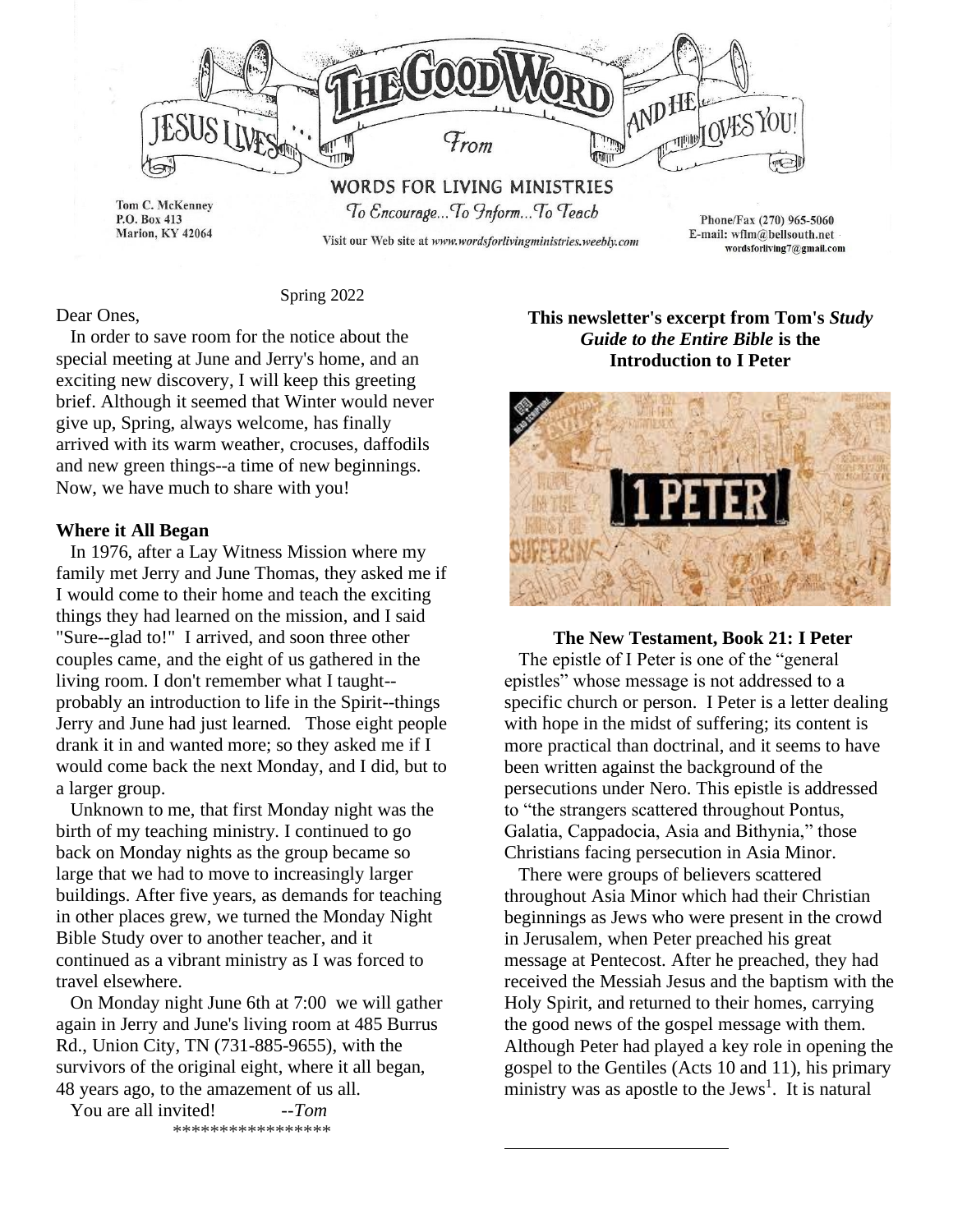that he should feel a pastoral responsibility for the scattered Jewish Christians in Asia Minor.

 As is the case with the general epistle of James, I Peter is so densely packed with significance and revelation that much of it is slow going. As a result, and again like the epistle of James, many highlights will consist of only two or three verses, for we cannot hurry past things so rich in meaning. I Peter requires, and deserves, much chewing. **A. Author.** The author identifies himself as "Peter, an apostle of Jesus Christ…" in the first verse. Since the time of writing, there has been almost unanimous agreement concerning Peter's authorship of this epistle. No other book in the canon has stronger attestation of authenticity by the Church Fathers, including Papias (60-130 AD), friend of Polycarp (ca 70-ca 160 AD) and, like Polycarp, a disciple of the apostle  $John<sup>2</sup>$ .

**B. Place and Date.** The time of writing is generally considered to be ca 65 AD, while Paul was a prisoner for two years in Rome (his first, "house arrest," imprisonment) $3$ . The writer shows acquaintance with early epistles, such as James, I Thessalonians, Romans, Colossians, Ephesians and Philippians. At the time of the writing of this epistle, John Mark and Silas (Silvanus) were with Peter; and Silas would carry the letter to the churches.

 The place of writing, however, is another matter indeed. Peter says that he is writing from "the church that is at Babylon." Commentators are divided over this; did he mean literal Babylon, or was it a symbolic reference to Rome and its ungodly rulers? This question may never be answered until the Lord returns to answer all questions. Literal Babylon still existed at the time, had a large Jewish population, and it was not very far from Israel<sup>4</sup>. Rome could be compared, symbolically to the earlier, oppressive Babylon; yet Paul, for his part, had written a letter to the church at Rome about ten years earlier, and called Rome by its actual name; and there is no mention, in Acts or in the epistles of Paul, of Peter's having been in Rome. I am inclined to believe that the place of writing was the city of Babylon; but no one knows, and we definitely will not settle the "Babylon" question here.

**C. Occasion.** With growing persecution of Christians in Asia Minor, Peter wished to warn the churches to expect suffering, and to prepare them to endure it victoriously. Suffering is mentioned 16 times in the book's five chapters.

**\*\*\*\*\*\*\*\*\*\*\*\*\*\*\*\*\*\*\***

#### **Something Fresh**

#### **Never Ignore a Hunch**

 Before I actually met the Lord at age 40 and learned to live in daily communication with Him, I lived by lessons that I had learned the hard way- from just living. One such rule that I followed was "Never ignore a hunch."

Since I now can listen for His voice, I know that such "hunches" are often promptings from God. Recently, in fine-tuning my Study Guide to Galatians, I received one--to stop and save everything to the D drive (my backup). I shrugged it off, and went on; but I thought about it and stopped. I went back, and when I tried to save it to D-Drive I discovered that, all the while, I was writing in some strange place! I quickly stopped and did a "save as" to My Documents (where I should have been working) and heaved a sigh of relief. Had I ignored God's prompting I could have lost all of my work on Galatians! So I urge you to "never ignore a hunch"--it could be God!

#### **Paul the Man—A Discovery**

 Most of us have a mental picture of the apostle Paul. His enemies are said to have called him a cock sparrow. To use a phrase common in the South when I was growing up, I have thought of him as "small but wound up tight." On this subject, however, the Bible is **completely silent,** except for his name. Born Saul, Jesus renamed him Paul, which is a Latin name meaning "small."

 Recently in my studies I came across a gem--a physical description of Paul by Church Father Onesiphorus, who lived in the early-mid 2nd Century, and was contemporary with many who had known Paul. He described him as "a man of small

 $1$  Galatians 2:7-9.

<sup>2</sup> ANF, Vol 1, Fragments of Papias, VI, p 155.

<sup>&</sup>lt;sup>3</sup> This statement is based upon the generally accepted belief that Paul was imprisoned in Rome twice: first for two years of humane house arrest, released by Nero for approximately three years, and then re-arrested, imprisoned in the terrible Mamartine prison with Peter, after which they were both martyred.

<sup>4</sup> Josephus wrote of literal Babylon at about the same time, concerning a great slaughter of the Jews there. (Josephus, Antiquities, 18. 9. 1)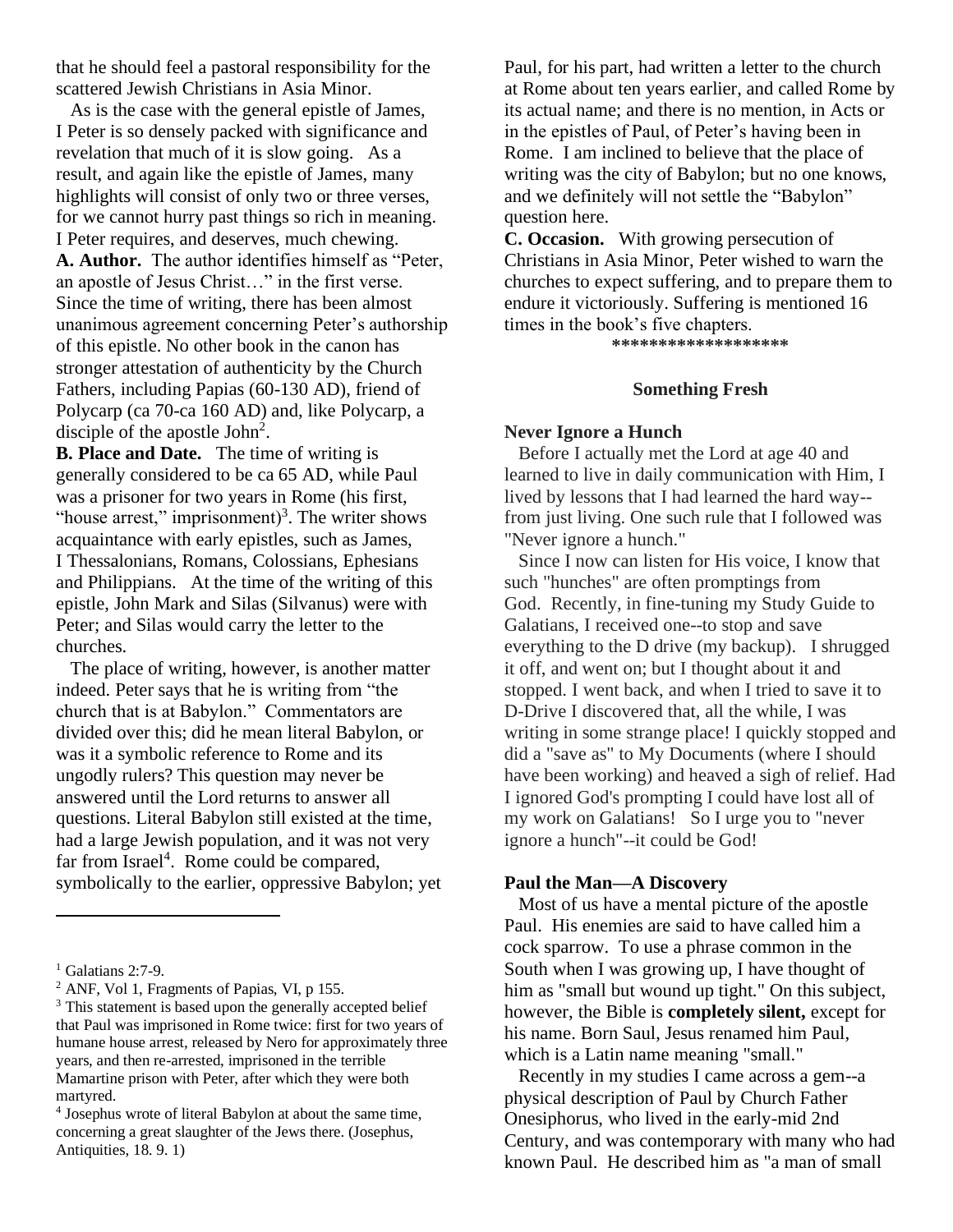stature, with a bald head and crooked [bowed] legs, in a good state of body [health and strength], with eyebrows meeting [one continuous eyebrow], and nose somewhat hooked, full of friendliness; for now [and at other times] he had the face of an angel."

 I have given all of this to Joe McCormick who is working on a drawing which I hope to show you in the Summer edition.

**\*\*\*\*\*\*\*\*\*\*\*\*\*\*\*\*\*\*\***

# **Food for Thought—The Sermon on the Mount and the Sermon on the Plain**



 Strangely, many Christians seem to be comfortable in the epistles but shy away from the words of, well, Jesus Himself. This is an odd thing since He is our Lord and the Author and Finisher of our faith. People are especially inclined to turn away from or ignore (or pretend we forgot) what he said in His Sermon on the Mount and in Luke's Sermon on the Plain and other Lukan passages recording equivalent teachings (Luke 6, Luke 12, etc.). It is very likely that the ideas in these two sermons are ones which were—with some variation —shared throughout his ministry. They were likely spoken often—in the many different places where Jesus (or his disciples) taught. They showed what the Father's heart is like, they show what our priorities should be, and they show what sets Jesus apart and what sets His Kingdom apart. Why, then, do Christians, of all people, sometimes run away from these teachings?

 I think one reason for this is based on a very common misunderstanding regarding English expression. At one point in the midst of the Sermon on the Mount, Jesus tells us (perhaps even pleads with us) to "be perfect, even as your Father in Heaven is perfect" (Matthew 5:48). Here many people come to a screeching and panicked halt and

often jump overboard. What they are thinking is something like, "I can't be as perfect as God! That's impossible! The Sermon on the Mount must be saying something different from what it appears to say!" And they then work hard to come up with the something else it must be saying or perhaps just stop reading it and try to stay away from it in future. Some think that the Sermon on the Mount's purpose is simply showing us how far from perfect we are and thus in need of Christ. It is true that it shows those things, but if we stopped there and said "case closed," we've missed much that Jesus wanted us to hear. Jesus is NOT saying "be as perfect as God is" (notice that to say "be as perfect as God is" would require using the word "as" twice, not once). He is saying "be perfect in the way that God is. (The word translated "perfect" here, by the way. also means "complete," so another way to put it is, "be complete in the manner in which God's goodness is complete." What manner of love or goodness is God demonstrating? That is made clear in the verses immediately preceding verse 48. God, Jesus tells us, does many good things—like sending the sunshine and rain, which are both essential for life—to both the just and the unjust, to the thankful and unthankful. We are to behave in a manner that goes beyond the natural way of things. We are to be kind not only to nice people or not merely to those who will be kind in return. We are to be generous to people who have nothing to give us, to people who cannot repay us. We are called to try to follow in our Father's footsteps in this distinctive part of his character.

 A second reason, I think, why people want to run away from the Sermons on the Mount and Plain comes from a second set of misunderstandings. We hear Jesus telling us to do more than love our friends (every halfway decent person does that); He tells us to love our "enemies." He also says "resist not evil" and speaks of turning the other cheek. These things, in English, sound repellent, repugnant, and naive. If we suddenly stop and think of Jesus dying on the cross to make eternal life possible even for the people who put Him there, that helps. But, even so, one of our next thoughts is likely to be something like, "You mean, I'm supposed to be nice to Hitler?!" The short answer is "No, we are not supposed to be Hitler's buddy." (And, anyway, being good to Hitler would mean seeking what is good for him, which would include doing all in our power to stop him from committing atrocities.) But we are still asked to do something